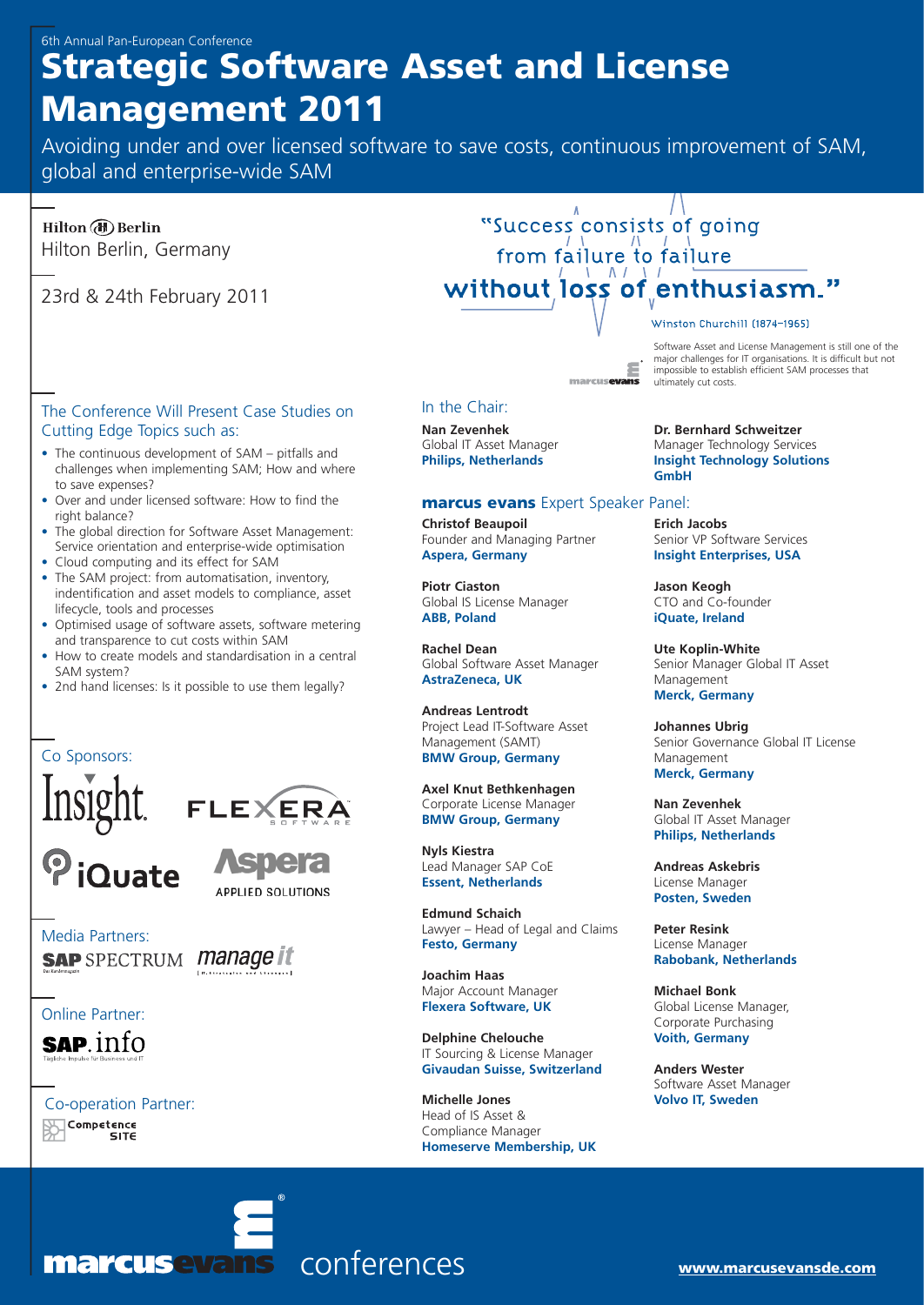#### **Christof Beaupoil**

Co-founder of Aspera, Christof Beaupoil is responsible for consulting services, Aspera managed services, and project management. In this role, he has successfully led numerous license management projects for international corporations. Christof Beaupoil has over 10 years experience in software asset and licensing management. He studied mechanical engineering and information technology at RWTH Aachen, one of the most prestigious universities in Germany, and is a certified ITIL Foundation and Licensing Specialist.

#### **Axel-Knut Bethkenhagen**

studied computer science and electrical engineering at the technical university of Munich. He worked as a Systems engineer for Sun Microsystems, later joined Infineon Technologies supporting the electronic design activities with computing and storage infrastructures. His career at BMW started 2003 as an IT-Architect, followed by leading the team for IT-Infrastructure solution building in the server and storage area. From 2007 onwards he led large sourcing activities for BMW central IT such as storage and mainframe out-tasking. Since 2010 he is the corporate license manager of BMW, heading the software asset management team which is responsible for license transparency and compliance for the BMW-Group.

#### **Michael Bonk**

works since July 2008 for Voith as Global License Manager. His duties are not only related to License Management, he is also responsible for software purchasing on a global level. Before that engagement, Michael Bonk worked for Telefonica o2 Germany. There he was responsible for the area of strategic vendor management for o2's IT development department. Michael Bonk has studied Business Law at a University of Applied Sciences.

#### **Delphine Chelouche**

has been in her position for a year now where the responsibility to put a software asset management program in place was given to her. Delphine Chelouche has a purchasing degree, she started as a regional and then global buyer for marketing and travel. When she was hired at Givaudan in January 2008 she took over the role of Global Category Manager for IT managing an expenditure of 80 M CHF. An important part of this spend was on software and IT management so creating a role to manage this budget would make sense.

#### **Rachel Dean**

is Global Software Asset Manager for AstraZeneca and responsible for AstraZeneca's Software Asset Management process and software assets globally. She provides a focal point for all software asset management activity within AstraZeneca and ensures AstraZeneca's compliance with its software license obligations to enable the efficient use of its assets. Rachel Dean is responsible for reducing the risk of over and under licensing. She previously worked for Fujitsu Services for 10 years and has over 16 years experience in the IT industry.

#### **Joachim Haas**

is working in sales for solutions that have the need of being explained since 1992. He has been working in leading software companies and was having different management positions in the European market regarding corporate clients.

#### **Erich Jacobs**

is currently SVP of software services for Insight. Prior to working with Insight Erich Jacobs was employed by Level 3 Communications, where he was Senior Vice President of emerging opportunities. Before that, he was the Chief Technology Officer for Corporate Software, and President of Rebar Foundry, Corporate Software's incubator of emerging technologies. Erich Jacobs also served as the Vice President of Strategic Planning for Corporate Software. Prior to joining Corporate Software, he was an executive with a boutique real estate firm, directing complex and unique projects, including privatisation of land in Russia and Ukraine for the United States Agency for International Development (USAID). Erich Jacobs is a Chartered Financial Analyst (CFA), a Microsoft Certified Systems Engineer (MCSE), and an instrument-rated private pilot. He received his M.S. in Real Estate Investment Analysis from the University of Wisconsin – Madison in 1986.

#### **Michelle Jones**

has worked for HomeServe for five years now where she was employed to manage 1600 assets on one site, however the company has acquired and divested rapidly where her remit increased and decreased over the last 18 months. To manage and control assets in such a diverse fast pace company is challenging and currently she am managing 4000 assets across four sites with the future taking her role internationally.

#### **Jason Keogh**

leads the technical team in iQuate which develops solutions to ensure large enterprise customers have access to the accurate data they require to ensure they maximize the value of their IT expenditure and minimize the risks associated with inaccuracy. Jason Keogh has been providing solutions to large organizations for more than 15 years. Initially working as a Systems Administrator and DBA, he was then a consultant working with some of the largest banks in the world for a variety of companies such as Cognotec, Intuition and Eontec (now part of Oracle). Armed with a vast array of technical knowledge and enthusiasm, Jason Keogh spotted an opportunity in the market in 2002 and iQuate was formed. His ability to focus on customer problems and deliver innovative solutions continues to set him apart from his peers in the industry.

#### **Nyls Kiestra**

has a Bachelor degree in Logistics Management and a Master of Science for Business Administration. Since 2007 he is IT Architect at Essent. Before that he worked almost 10 years at SAP as a Senior Consultant. Nyls Kiestra was starting his career as a retail consultant and was then IT Consultant at Syntegra.

#### **Ute Koplin-White**

began her career in Finance and Accounting. After 15 years, she moved into the IT business. She then specialised in data warehousing and holistic, enterprise-wide data management. As a certified ITIL expert, she has focused on service asset and configuration management over the past five years. The current process ownership includes the responsibility for the set-up and continuous improvement of global IT Asset Management processes within the Merck Group.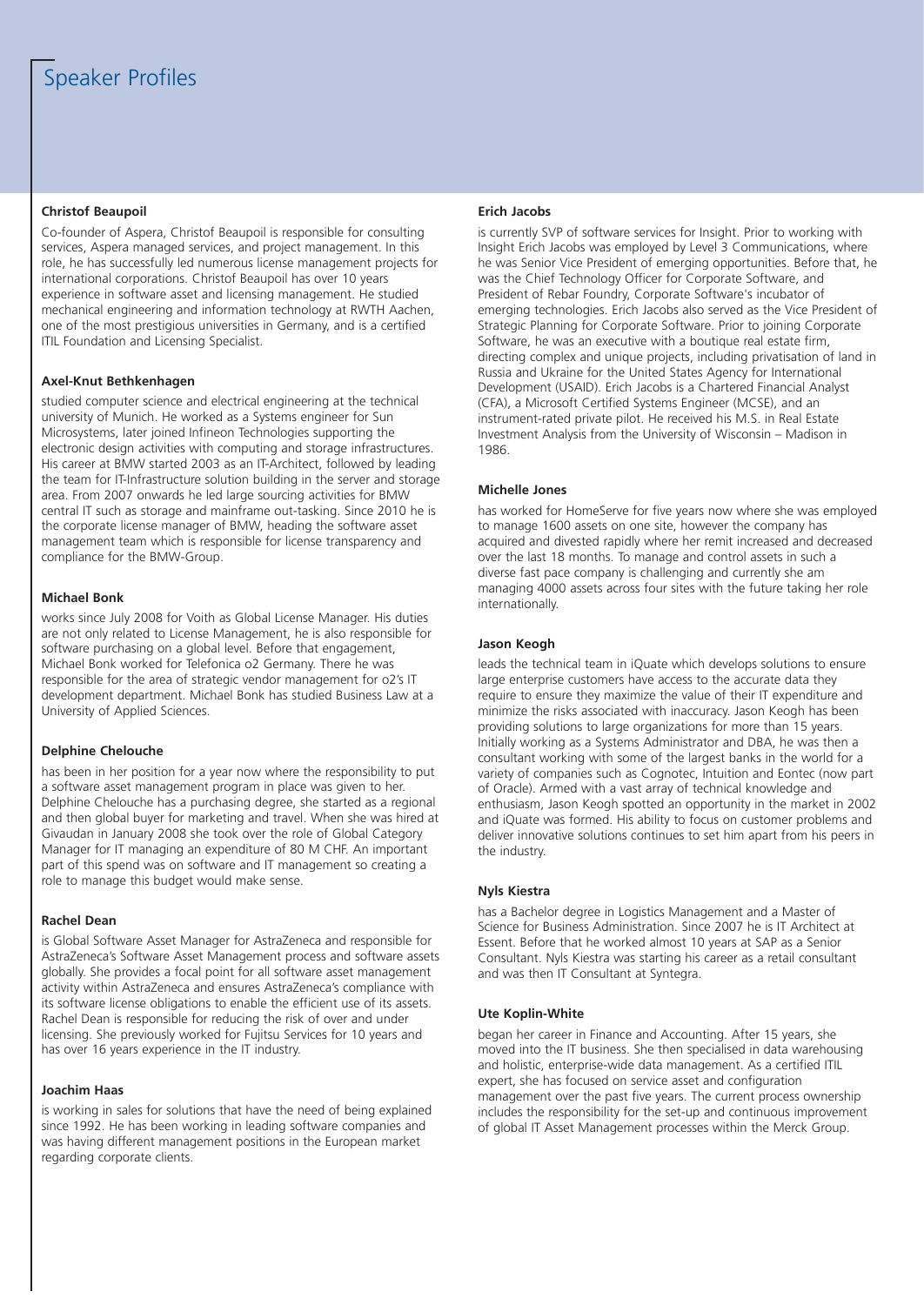## Speaker Profiles

#### **Andreas Lentrodt**

studied business administration and mechanical engineering and worked as a Strategy Consultant for several consulting companies in the 1990s. After entering the Inhouse Consulting Organisation at BMW Group in 2000 he managed many projects in Business and IT. For 5 years he was responsible for the HR-IT Strategy and afterwards for the global IT Strategy, Planning and Steering (IT-Governance) of the BMW-Group. Since 2008 he is project manager for the worldwide Software Asset Management project of the BMW Group with a clear focus on the international rollout.

#### **Peter Resink**

is working for Rabobank since 2001. Starting off as a member of the Credit Risk Management department, were he was responsible for the processing, analysis and reporting of business risk. Besides this work he studied 4 years Business IT. After successfully completed this study he begun his career as Software Asset Administrator, and continued then as License Manager.

#### **Johannes Ubrig**

started with License Management in early 2006. He is in charge for the Software Asset and License Management on a global level within the Merck Group. His role includes the design and implementation of a governance framework for centrally managed software assets and licenses.

#### **Nan Zevenhek**

is since January 1st 2008 Global IT Asset Manager at Philips. In her previous function as EDP-auditor she specialised in worldwide software compliance reviews. From 1991 till 1999 she (re)designed EDI-interfaces and IT for international logistic, financial systems and improved processes in the international Philips Semiconductors warehouse distribution centre. In several Sectors of Philips she has documented legacy systems to enable re-engineering and has improved Systems & Procedures. In 1983 Zevenhek started her carrier as hydrologist at Delft Hydraulic laboratory. She is active in local politics and the regional district water board.

#### **Anders Wester**

has been working for Volvo IT since 1996. He started out as a Microsoft Office professional, followed by leading the team for the client infrastructure. 2004 he took the role as the global product area manager for the client and application area where he was leading the application area during the migration to the new Volvo Group client platform. During these years license and software management have always been in the scope due to the management of several enterprise agreements. Since 2008 he is working as the Volvo Group Software Asset Manager. In this role he will ensure that the Volvo Group, however complex, has a robust Software Asset Management program in place.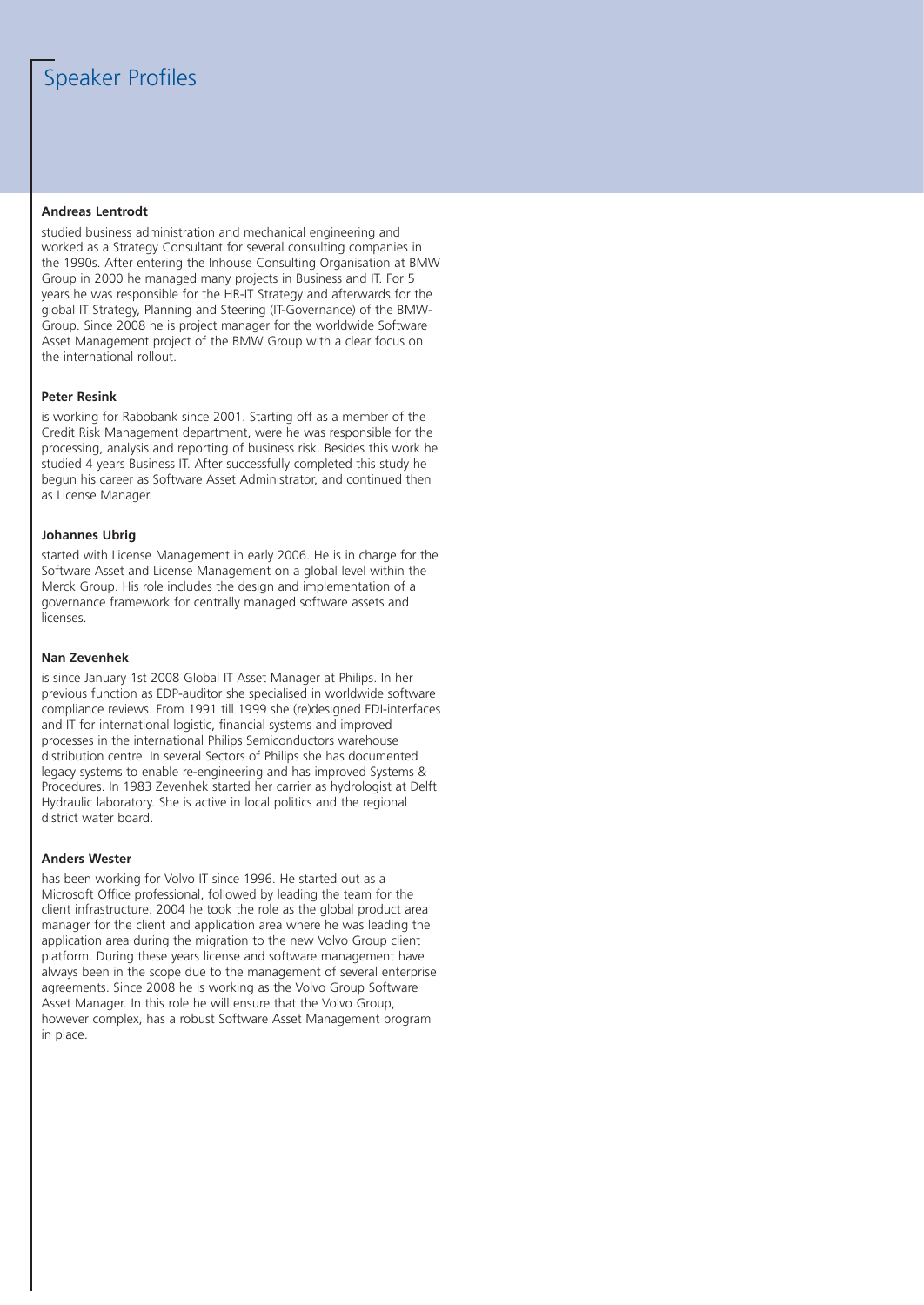Day 1

## **Wednesday, 23rd February**

08.30 Registration with Coffee and Tea

09.00 Opening Address from **marcus evans** and the Chair **Nan Zevenhek** Global IT Asset Manager

#### **Philips, Netherlands**

SAM STRUCTURE AND PROCESSES, DEVELOPMENT AND EFFICIENT MAINTENANCE OF SAM, CLOUD COMPUTING AND LICENSES AND TRANSPARENCY WITHIN SAM

#### 09.15 Case Study:

#### **Software Asset Management – The initial stage of a SAM project**

- Where to start with a SAM project?
- What resources do we need?
- What is our vision and does SAM fit in?
- Building of the solution strategy

#### **Delphine Chelouche**

IT Sourcing & License Manager **Givaudan Suisse, Switzerland**

#### 10.00 Case Study:

#### **Global Software Asset and License Management in a service oriented organisation (SOO)**

- Governance framework for software assets and license management
- Design and set-up of roles and responsibilities
- Alignment with a demand/supply organisation
- Establishing pro-active and reactive controls

#### **Ute Koplin-White**

Senior Manager Global IT Asset Management

#### **Johannes Ubrig**

Senior Governance Global IT License Management **Merck, Germany**

10.45 Refreshment Break

#### 11.15 **SAM in the age of cloud computing**

- How cloud computing can both complicate and simplify your SAM strategy
- The impact of cloud computing on SAM solutions
- What our customers are saying about SAM and the cloud

#### **Erich Jacobs**

Senior VP Software Services **Insight Enterprises, USA**

#### 12.00 **It's all in the details! Active data quality management is the deciding success factor for license management**

- How cloud computing can both complicate and simplify your SAM strategy
- What data is relevant?
- What impact does insufficient data or license mapping have?
- How can suitable data quality criteria be determined?
- LMDB requirements to ensure automatic quality assurance regulations for the data
- Implementation of the requirements in real projects

#### **Christof Beaupoil**

Founder and Managing Partner

**Aspera, Germany**

12.45 Luncheon

#### 14.00 Case Study:

#### **The establishment of a global SAM programme**

- Convince top management • Complexity within a global organisation
- Taking control over software and license management
- Optimise your application portfolio with lifecycle management
- Future challenges

#### **Anders Wester**

Software Asset Manager **Volvo IT, Sweden**

## **Booking Line:**

Izzet Maral Tel: +49 (0)30 890 61 240 Fax: +49 (0)30 890 61 434 E-Mail: Izzet.Maral@marcusevansde.com

#### www.marcusevansde.com

#### 14.45 Case Study: **The ITAM journey: A long and winding road!** • Where we were • Project objectives: Automated asset system, hardware and software inventories, identification of users and owners, asset models, compliance position and asset lifecycle management processes • Implementation of tools and processes • What we achieved • Outlook: 18 months on… Still a long and winding road! **Michelle Jones** Head of IS Asset & Compliance Manager **Homeserve Membership, UK** 15.30 Refreshment Break 16.00 Case Study: **SAM and the impact of IT procurement and purchase** • How to integrate departments as procurement efficiently into SAM? • Models and standardisation • The SAM project and its development at Posten • How to maintain IT procurement? **Andreas Askebris** License Manager **Posten, Sweden**  16:45 Case Study: **Software Asset management at Essent; license optimisation Subject: SAP License optimisation** • Global trends in SAM • Reasons for SAM and necessity for optimisation SAP licenses • Optimal control with License Management • Tips and tricks **Nyls Kiestra** Lead Manager SAP CoE **Essent, Netherlands** 17:30 Interactive Session: **Transparency as crucial factor for SAM**

- Philips IT strategy
- Control on software transparency in an outsourcing situation
- Clauses in the contract
- Measurement and rolling forecasts in software usage
- Execute compliance checks in an outsourced DC
- Lessons learned

#### **Nan Zevenhek**

Global IT Asset Manager **Philips, Netherlands**

- 18:15 Closing Comments from the Chair
- 18:20 **marcus evans** invites: Informal networking drinks reception after Day One. Speakers will be available to answer your individual questions.

#### Exhibitors at the Conference:

Insight

# **FLEXERA**

**Flexera Software** is the leader in strategic solutions for Application Usage Management, helping application producers and their customers strategically manage application usage to achieve continuous compliance, optimised usage and maximised value. The producer and consumer communities have moved from tactical tools for application administration to strategic solutions for Application Usage Management.



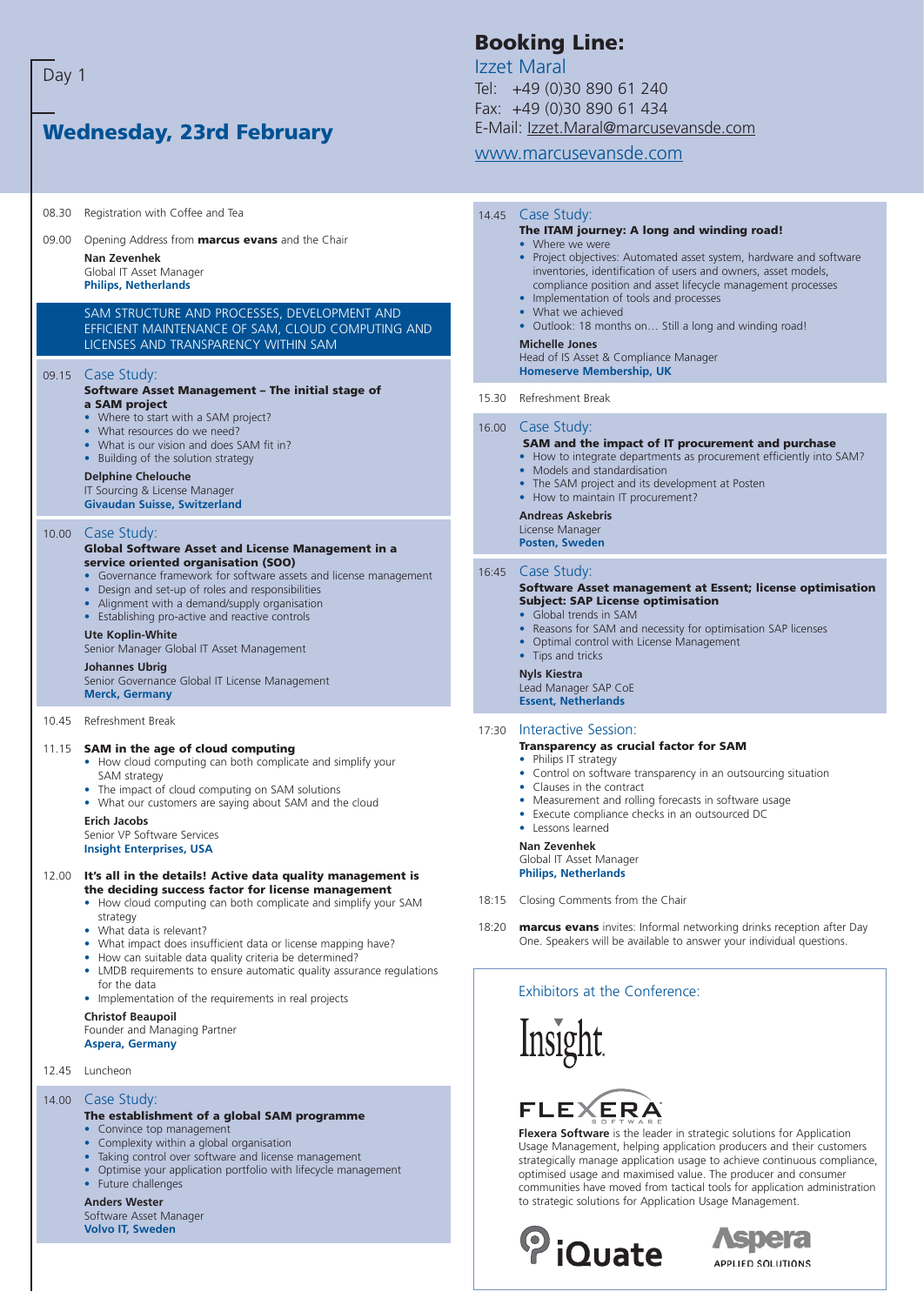### **Thursday, 24th February** 08.30 Registration with coffee and tea 09.00 Opening Address from the Chair **Dr. Bernhard Schweitzer** Manager Technology Services **Insight Technology Solutions GmbH** SAM TOOLS AND PROCESSES, LICENSE OPTIMISATION AND APPLICATION USAGE MANAGEMENT WITHIN SAM 09.15 Case Study: **"One size doesn't fit all" – The development of tools and processes within SAM at Rabobank** • The need for SAM/License Management • Organisation, roles and responsibilities • Implementation approaches • Tools and technology **Peter Resink** License Manager **Rabobank, Netherlands** 10.00 **The dangers of data – Counting the true cost of inaccuracy** • Accurate inventory is the foundation for better decisions • Both manual and automated inventory solutions are often "fooled" by virtualization, partitioning, hyper-threading and other technologies • Learn how inaccurate data can lead to massive over expenditure and exposure to compliance risks • Learn about some of the common causes of inaccuracy and how to best ensure accurate data to maximize value and minimize risk **Jason Keogh** CTO and Co-founder **iQuate, Ireland** 10.45 Refreshment Break 11.15 **Application usage management – Strategic solutions that deliver continuous compliance, optimised usage and maximised value** • Application usage has turned strategic • Application management must move beyond administration to usage optimisation • Enterprises require continuous compliance, maximised value and optimised usage • Major forces are driving the move to strategic application usage

- management
- It is possible to put together a strategic application usage optimisation model

#### **Joachim Haas**

Major Account Manager **Flexera Software, UK**

#### SOFTWARE METERING AND SECOND HAND LICENSES

#### 12.00 Case Study:

#### **Controlling your software usage effectively with software metering**

- Setting up the general framework: How to reduce the number of not used software?
- Developing the tools and starting the process
- Obstacles one should be aware of
- Receiving the results Significant savings

#### **Michael Bonk**

Global License Manager, Corporate Purchasing **Voith, Germany**

12.45 Luncheon

#### 14.00 Case Study:

#### **Models and standardisation of the central license management at ABB**

- The global SAM project and its central focus
- To which extent does standardisation make sense?
- Outlook: How to keep on track?
- **Piotr Ciaston**

Global IS License Manager **ABB, Poland**

## **Booking Line:**

Izzet Maral Tel: +49 (0)30 890 61 240 Fax: +49 (0)30 890 61 434 E-Mail: Izzet.Maral@marcusevansde.com

### www.marcusevansde.com

#### 14.45 Case Study: **2nd hand Licenses: Are you used to them?** • Legal background / basics

- Actual situation / discussion of court decisions
- How to purchase 2nd hand licences

#### **Edmund Schaich**

- Lawyer Head of Legal and Claims
- **Festo, Germany**
- 15.30 Refreshment Break

#### 16.00 Case Study:

#### **Successfully established SAM – A practical example from BMW Group**

- SAM processes
- SAM roles
- SAM organisation
- SAM regulations
- Challenges in the international rollout
- **Andreas Lentrodt**

Project Lead IT-Software Asset Management (SAMT)

#### **Axel Knut Bethkenhagen**

Corporate License Manager

**BMW Group, Germany**

#### 16.45 Case Study:

#### **Software Asset Management in a Global Organisation**

- Fiction vs. Fact
- Start with the Basics
- Challenges in Global Licence Agreements
- Centralised Licence Management & Procurement
- Global Pooling of Licences in a Multi Cost centre environment

Global Software Asset Manager

**AstraZeneca, UK**

- 17:30 Closing Comments from the Chair
- 17:40 End of Conference

We would like to thank everyone who has helped with the research and realisation of this **marcus evans** conference, in particular the speakers for their continued support and commitment.

#### **Verena Lagler**

Conference Producer, General Business Division **marcus evans (Germany) Ltd.**

#### Who Should Attend:

#### **CIO's, IT Directors, Heads of IT Department, Vice Presidents, Managers and Executives responsible for:**

- IT Asset Management IT License Management
- Software Asset Management IT Procurement
- IT Contract Management Vendor Management IT Controlling
- IT Legal and Claims Management IT Infrastructure
- IT Governance IT Strategy / Technology IT Service Management
- IT Compliance Technology Implementation IT Sourcing

• IT Audit • Software Engineering • Supplier Portfolio Management **from all industries**

Kooperationspartner:



In Kooperation mit der Deutschen Bahn bietet Ihnen **marcus evans** die Möglichkeit, schon ab **99,– Euro** zu Ihrer Konferenz zu reisen (Hin- und Rückfahrt). Für alle Details dazu kontaktieren Sie bitte Ihren Ansprechpartner bei **marcus evans.**

# • Outsourcing **Rachel Dean**